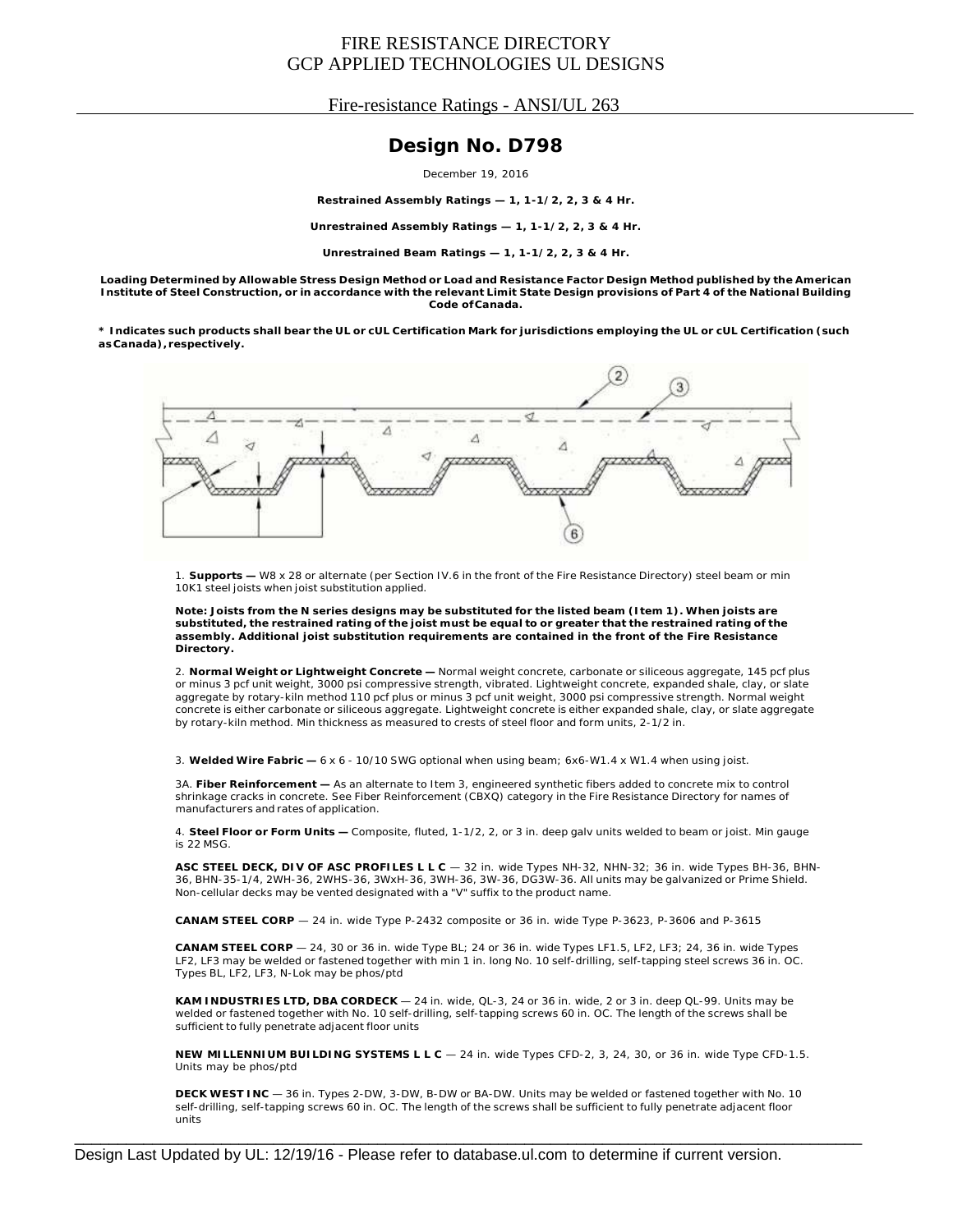#### Fire-resistance Ratings - ANSI/UL 263

**DESIGN ASSISTANCE CONSTRUCTION SYSTEMS INC** — 36 in. wide Type DACS1.5CD, or 24 in. wide Types DACS2.0CD or DACS3.0CD

EPIC METALS CORP - 24 in. wide Types EC150, EC366, 36 in. wide Type EC266

**NEW MILLENNIUM BUILDING SYSTEMS L L C** — Types 1.5CD, 1.5CDI, 1.5CDR, 2.0CD, or 3.0CD. Units may be phos/painted or galvanized

**VERCO DECKING INC - A NUCOR CO** — FORMLOK™ deck types PLB, B, BR, PLN3, N3, PLN, N, PLW2, W2, PLW3, W3. Units are min 24 in. wide and may be galvanized or phos./ptd. Deck may be vented or non-vented.

**VULCRAFT, DIV OF NUCOR CORP** — 24, 30 or 36 in. wide Types 1.5VL1, 1.5PLVLI; 24 or 36 in. wide Types 2VL1, 2.0PLVLI, 3VL1, 3.0PLVLI. Units may be phos/ptd. 36 in. wide Types 1.5 SB, 1.5 SBR; 24 or 36 in wide Types 2.0 SB, 3.0 SB, 36 in. wide Type High Strength 1.5 SBI, 36 in. wide Type High Strength 1.5 SBN; Units may be phos/ptd

5. **Shear Connectors —** (Optional) — Studs, 3/4 in. diam by 3-1/2 in. long, headed type or equivalent per AISC specification. Welded to top flange of the beam, or top chord of the joist, through the deck.

6. **Spray-Applied Fire Resistive Materials —** Applied by mixing with water and spraying to steel surfaces which must be clean and free of dirt, loose scale and oil. When steel deck is used, the area between the steel deck and the beams top flange shall be filled. Min avg and min ind density of 15/14 pcf respectively. Min avg and min ind density of 22/19 pcf respectively for Types Z-106, Z-106/G, Z-106/HY. Min avg and min ind density of 40/36 pcf respectively for Types Z-146, Z-146PC and Z-146T cementitious mixture. Min avg and min ind density of 50/45 pcf respectively for Types Z-156, Z-156T and Z-156PC. Application to steel deck requires the installation of expanded metal lath with Types Z-146, Z-146T, Z146PC, Z-156, Z-156T and Z-156PC only. See Item 7. For method of density determination, refer to Design Information Section.

| Restrained                   | Unrestrained Unrestrained |                                 | <b>Spray Applied Fire Resistive Mtl</b><br><b>Thkns In. on Steel Deck</b> |           |                         |
|------------------------------|---------------------------|---------------------------------|---------------------------------------------------------------------------|-----------|-------------------------|
| Assembly<br><b>Rating Hr</b> | Assembly<br>Rating Hr     | <b>Beam</b><br><b>Rating Hr</b> | <b>Crests</b>                                                             | Valley    | Concrete<br><b>Type</b> |
| 1                            | $\Omega$                  | 1                               | 0                                                                         | $\Omega$  | LW                      |
| 1                            | 1                         | 1                               | 5/16                                                                      | 5/16      | NW or LW                |
| $1 - 1/2$                    | 1                         | 1                               | 5/16(a)                                                                   | 5/16(a)   | NW or LW                |
| $1 - 1/2$                    | $1 - 1/2$                 | $1 - 1/2$                       | 5/16(a)                                                                   | 5/16(a)   | NW or LW                |
| $\overline{2}$               | 1                         | 1                               | 3/8(b)                                                                    | 3/8       | NW or LW                |
| $\overline{2}$               | $\overline{2}$            | $\overline{2}$                  | 3/8(b)                                                                    | 3/8       | NW or LW                |
| 3                            | $1 - 1/2$                 | $1 - 1/2$                       | 11/16                                                                     | 1/2       | NW or LW                |
| 3                            | 3                         | 3                               | 11/16                                                                     | 1/2       | NW or LW                |
| 4                            | 2                         | 2                               | $1 - 1/2$                                                                 | $1 - 1/8$ | LW                      |
| 4                            | 4                         | 4                               | $1 - 1/2$                                                                 | $1 - 1/8$ | <b>LW</b>               |
| $\overline{4}$               | $\overline{2}$            | $\overline{2}$                  | $1 - 7/16$                                                                | 13/16     | <b>NW</b>               |
| 4                            | 4                         | 4                               | $1 - 7/16$                                                                | 13/16     | <b>NW</b>               |

(a) Min thickness of 3/8 in. required when 1-1/2 in. deep fluted units are used.

(b) Min thickness of 1/2 in. is required in crests of 1-1/2 in. deep fluted units for the 2 h Restrained Assembly Rating.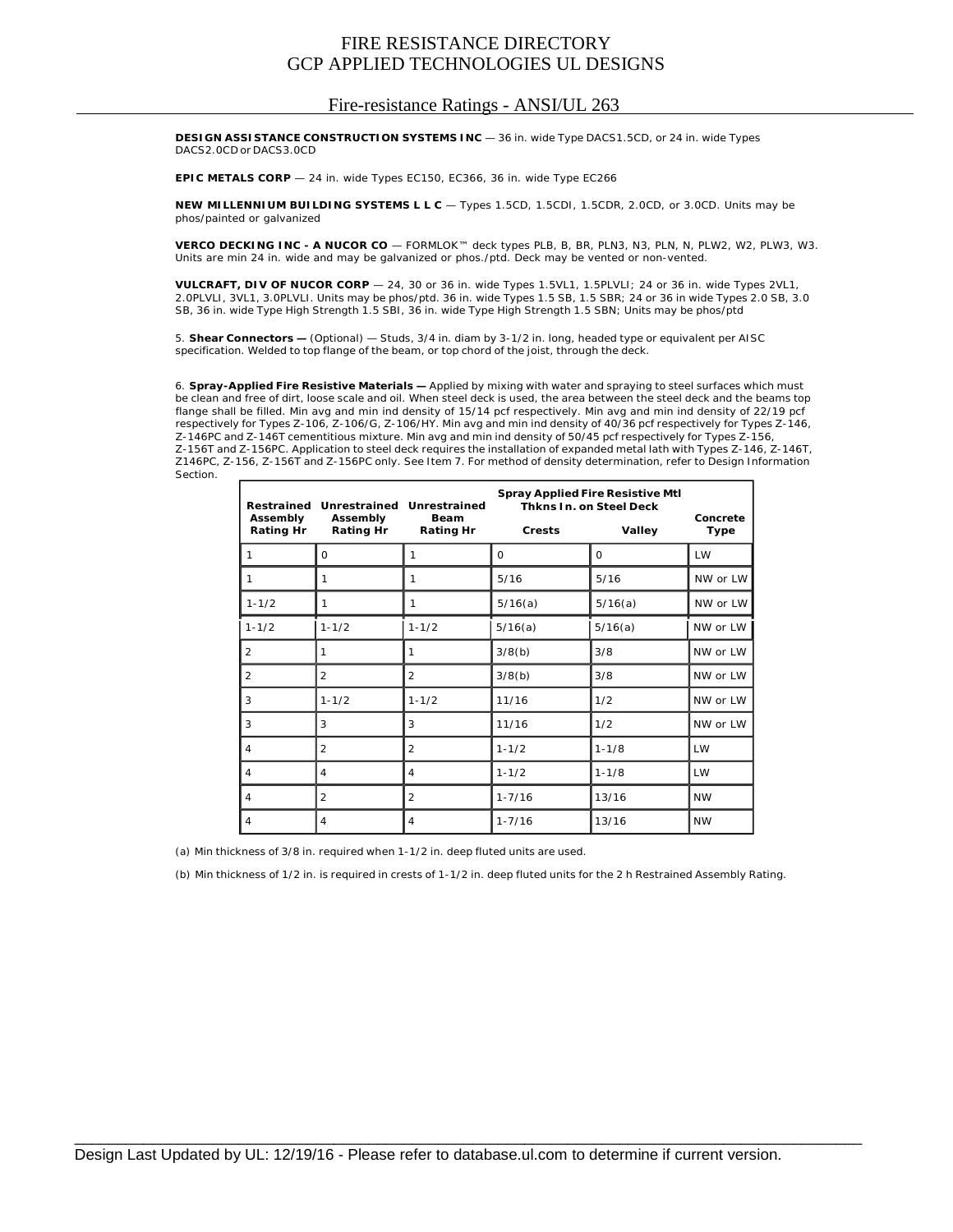| <b>Restrained</b>            | Unrestrained<br>Assembly<br><b>Rating Hr</b> | Unrestrained<br><b>Beam</b><br><b>Rating Hr</b> | <b>Beam Thickness</b>           |                                  |                 |
|------------------------------|----------------------------------------------|-------------------------------------------------|---------------------------------|----------------------------------|-----------------|
| Assembly<br><b>Rating Hr</b> |                                              |                                                 | <b>Light Weight</b><br>Concrete | <b>Normal Weight</b><br>Concrete |                 |
|                              |                                              |                                                 | <b>Full flange</b>              | Full<br>flange                   | 1/2<br>flange## |
|                              |                                              |                                                 | W8x28                           | W8x28                            | W8x28           |
|                              |                                              |                                                 | Beam                            | Beam                             | <b>Beam</b>     |
| 1                            | $\Omega$                                     | 1                                               | 3/8                             | 5/16                             | 3/8             |
| $\mathbf{1}$                 | $\mathbf{1}$                                 | 1                                               | 3/8                             | 5/16                             | 3/8             |
| $1 - 1/2$                    | $\mathbf{1}$                                 | 1                                               | 3/8                             | 5/16                             | 3/8             |
| $1 - 1/2$                    | $1 - 1/2$                                    | $1 - 1/2$                                       | 5/8                             | 9/16                             | 5/8             |
| $\overline{2}$               | 1                                            | 1                                               | 3/8                             | 5/16                             | 3/8             |
| $\overline{2}$               | $\overline{2}$                               | $\overline{2}$                                  | 15/16                           | 13/16                            | 7/8             |
| 3                            | $1 - 1/2$                                    | $1 - 1/2$                                       | 5/8                             | 9/16                             | 5/8             |
| 3                            | 3                                            | 3                                               | $1 - 9/16$                      | $1 - 5/16$                       | $1 - 7/16$      |
| $\overline{4}$               | $\overline{2}$                               | $\overline{2}$                                  | 15/16                           | 13/16                            | 7/8             |
| 4                            | $\overline{4}$                               | 4                                               | $2 - 1/8$                       | $1 - 7/8$                        | $1 - 15/16$     |

#### Fire-resistance Ratings - ANSI/UL 263

## Applicable when the thickness applied to the beams' lower flange edges is reduced to one-half. Thickness applied to beams' lower flange edges shall be a min of 1/4 in.

| Restrained                   | Unrestrained<br>Assembly<br><b>Rating Hr</b> | Unrestrained<br><b>Beam</b><br><b>Rating Hr</b> | <b>Joist Thickness</b>                 |                                                             |  |
|------------------------------|----------------------------------------------|-------------------------------------------------|----------------------------------------|-------------------------------------------------------------|--|
| Assembly<br><b>Rating Hr</b> |                                              |                                                 | <b>Joist Spacing More</b><br>than 4 ft | Joist Spacing 4 ft<br>or less<br><b>Full flange</b><br>10K1 |  |
|                              |                                              |                                                 | <b>Full flange</b>                     |                                                             |  |
|                              |                                              |                                                 | 10K1                                   |                                                             |  |
|                              |                                              |                                                 | <b>Joist</b>                           | <b>Joist</b>                                                |  |
|                              | 0                                            | 1                                               | 7/8                                    | 3/4                                                         |  |
|                              |                                              | 1                                               | 7/8                                    | 3/4                                                         |  |
| $1 - 1/2$                    |                                              | 1                                               | 7/8                                    | 3/4                                                         |  |
| $1 - 1/2$                    | $1 - 1/2$                                    | $1 - 1/2$                                       | $1 - 5/16$                             | $1 - 1/8$                                                   |  |
| 2                            |                                              | 1                                               | 7/8                                    | 3/4                                                         |  |
| $\overline{2}$               | $\overline{2}$                               | $\overline{2}$                                  | $1 - 3/4$                              | $1 - 1/2$                                                   |  |
| 3                            | $1 - 1/2$                                    | $1 - 1/2$                                       | $1 - 7/16$                             | $1 - 7/16$                                                  |  |
| 3                            | 3                                            | 3                                               | $2 - 9/16$                             | $2 - 5/16$                                                  |  |

**ARABIAN VERMICULITE INDUSTRIES** — Types MK-6/HY, MK-6/HY Extended Set, MK-6/HB, MK-10 HB, MK-10 HB Extended Set, MK-6s, MK-6 GF, MK-6 GF Extended Set, MK-1000/HB, MK-1000/HB Extended Set, Z-106, Z-106/G, Z-106/HY, Z-146 investigated for exterior use

**GCP KOREA INC** — Types MK-6/HY, MK-6/HY Extended Set, MK-6/HB, MK-10 HB, MK-10 HB Extended Set, MK-6s, MK-6 GF, MK-6 GF Extended Set, MK-1000/HB, MK-1000/HB Extended Set, Z-106, Z-106/G, Z-106/HY, Z-146 investigated for exterior use

**GCP APPLIED TECHNOLOGIES INC** — Types MK-6/HY, MK-6/HY Extended Set, MK-6/HB, MK-10 HB, MK-10 HB Extended Set, MK-6s, MK-6 GF, MK-6 GF Extended Set, MK-1000/HB, MK-1000/HB Extended Set, RG, Z-106, Z-106/G, Z-106/HY, Z-146, Z-146T, Z146PC, Z-156, Z-156T and Z-156PC investigated for exterior use